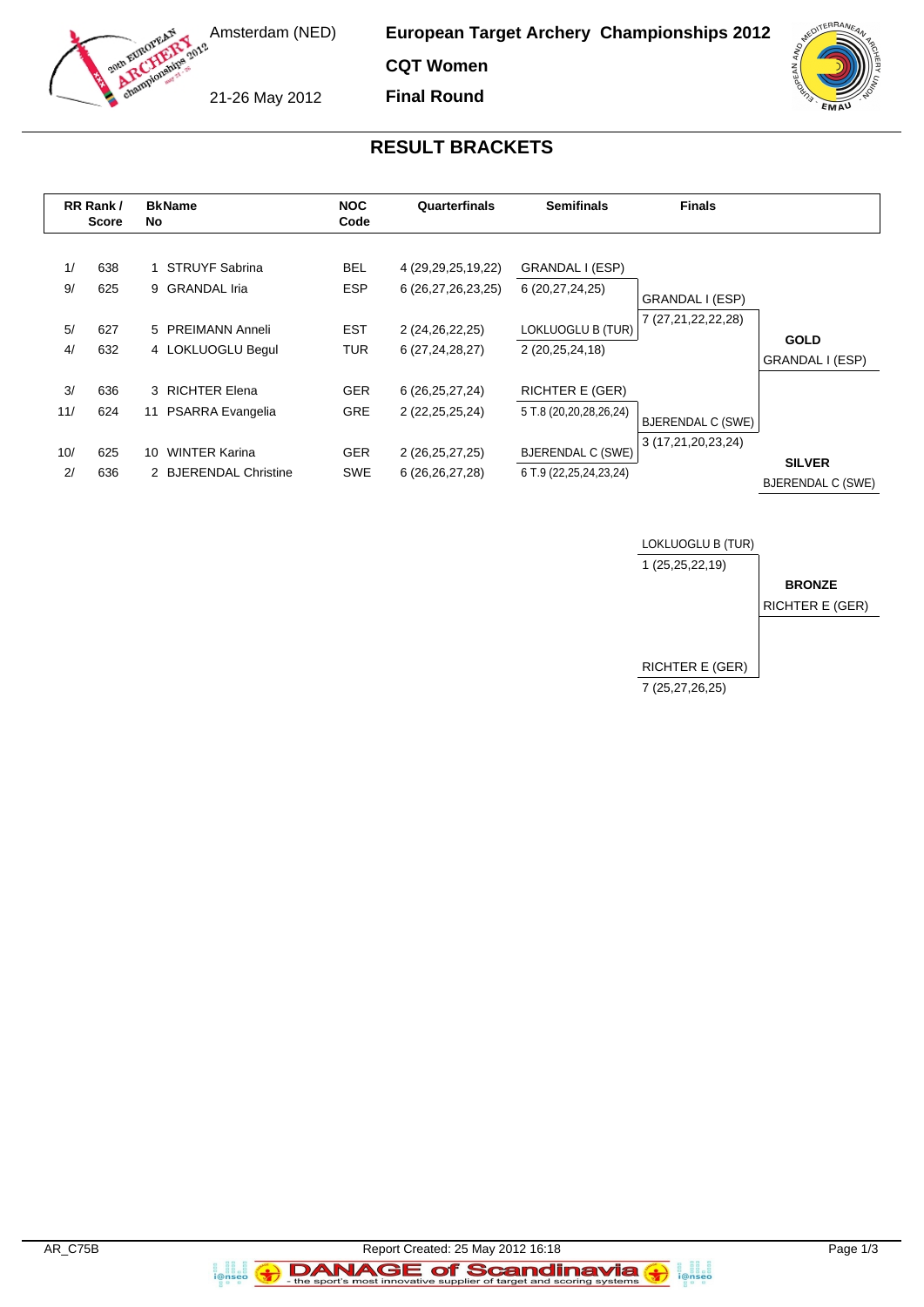

**European Target Archery Championships 2012**

**CQT Women**

21-26 May 2012

**Elimination Round**



## **RESULT BRACKETS**

|            | RR Rank /<br><b>Score</b> | No | <b>BkName</b>                                  | <b>NOC</b><br>Code       | 1/24<br>Elimin. Round                                | 1/16<br>Elimin, Round                            | 1/8<br>Elimin. Round   | Quarterfinals      |
|------------|---------------------------|----|------------------------------------------------|--------------------------|------------------------------------------------------|--------------------------------------------------|------------------------|--------------------|
| 1/         | 638                       |    | 1 STRUYF Sabrina<br>pre-seeded in 1/16th       | <b>BEL</b>               |                                                      | STRUYF S (BEL)<br>7 (25,28,25,25,25)             | STRUYF S (BEL)         |                    |
| 33/<br>32/ | 582<br>589                |    | 33 MATVEJEVA Rimma<br>32 PARNAT Reena          | LAT<br><b>EST</b>        | 1 (28, 19, 21, 18)<br>7 (28, 24, 25, 26)             | PARNAT R (EST)<br>3 (26, 23, 25, 23, 23)         | 6 (23, 22, 25, 30)     | STRUYF S (BEL)     |
| 17/        | 610                       |    | 17 SUDRICHOVA Gabriela<br>-Bye-                | <b>CZE</b>               |                                                      | SUDRICHOVA G (CZE)<br>1 (21,21,26,22)            | FOULON M (ESP)         | 4 (29,29,25,19,22) |
| 16/        | 612                       |    | -Bye-<br>16 FOULON Magali                      | ESP                      |                                                      | FOULON M (ESP)<br>7 (23,26,26,26)                | 2 (22, 23, 22, 26)     |                    |
| 9/         | 625                       |    | 9 GRANDAL Iria<br>-Bye-                        | <b>ESP</b>               |                                                      | GRANDAL I (ESP)<br>6(27, 25, 27)                 | GRANDAL I (ESP)        |                    |
| 41/<br>24/ | 568<br>603                |    | 41 SIMONOVA Svetlana<br>24 DANAILOVA Dobromira | AZE<br><b>BUL</b>        | 2 (26, 19, 18, 19)<br>6 (23, 25, 26, 24)             | DANAILOVA D (BUL)<br>0(24, 23, 24)               | 6 (21,28,25,23,27)     | GRANDAL I (ESP)    |
| 25/<br>40/ | 601<br>573                | 25 | ERGIN Damla<br>40 HARCARIKOVA Lenka            | <b>TUR</b><br><b>SVK</b> | 6 (27,28,19,29)<br>2 (24, 23, 21, 23)                | ERGIN D (TUR)<br>6 T.10 (25,26,25,27,21)         | ERGIN D (TUR)          | 6 (26,27,26,23,25) |
| 8/         | 625                       |    | pre-seeded in 1/16th<br>8 BANCILA Simona       | <b>ROU</b>               |                                                      | <b>BANCILA S (ROU)</b><br>5 T.8 (19,26,26,25,27) | 4 (29, 22, 25, 23, 22) |                    |
| 5/         | 627                       |    | 5 PREIMANN Anneli<br>pre-seeded in 1/16th      | <b>EST</b>               |                                                      | PREIMANN A (EST)<br>7 (23, 25, 25, 27, 25)       | PREIMANN A (EST)       |                    |
| 37/<br>28/ | 576<br>592                |    | 37 ZOMMERE Liga<br>28 SHAHNAZARYAN Gohar       | LAT<br>ARM               | 5 T.7 (26,23,25,26,23)<br>6 T.8 (24,24,25,20,25)     | SHAHNAZARYAN G (ARM)<br>3 (23,21,26,25,23)       | 6 (24, 28, 27, 28)     | PREIMANN A (EST)   |
| 21/<br>44/ | 605<br>555                | 21 | <b>DIELEN Nathalie</b><br>44 UMER Ana          | SUI<br><b>SLO</b>        | 6 (25,27,27,25,26)<br>4 (27, 24, 24, 28, 19)         | DIELEN N (SUI)<br>6 (27, 26, 26, 24)             | DIELEN N (SUI)         | 2 (24, 26, 22, 25) |
| 12/        | 621                       |    | -Bye-<br>12 SARBU Luminita                     | <b>ROU</b>               |                                                      | SARBU L (ROU)<br>2 (23,24,26,24)                 | 2 (21,26,28,26)        |                    |
| 13/        | 621                       |    | 13 DE GIULI Valentine<br>-Bye-                 | SUI                      |                                                      | DE GIULI V (SUI)<br>5 T.6 (27,21,27,16,26)       | VASILYAN N (ARM)       |                    |
| 45/<br>20/ | 535<br>605                |    | 45 VASILYAN Nune<br>20 MIRCA Alexandra         | ARM<br><b>MDA</b>        | 6 T.7 (23,21,20,28,22)<br>5 T.6 (24, 21, 22, 27, 21) | VASILYAN N (ARM)<br>6 T.7 (22, 26, 27, 22, 22)   | 1 (25,26,14,24)        | LOKLUOGLU B (TUR)  |
| 29/<br>36/ | 591<br>577                |    | 29 BACINSCHI Oana<br>36 BERZINA Zane           | ROU<br>LAT               | 6 T.8* (27,28,24,16,26)<br>5 T.8 (25,25,25,21,26)    | BACINSCHI O (ROU)<br>5 T.6 (20,25,28,18,27)      | LOKLUOGLU B (TUR)      | 6 (27, 24, 28, 27) |
| 4/         | 632                       |    | pre-seeded in 1/16th<br>4 LOKLUOGLU Begul      | <b>TUR</b>               |                                                      | LOKLUOGLU B (TUR)<br>6 T.7 (27,25,25,28,20)      | 7 (25,28,22,29)        |                    |

AR\_C75A Report Created: 25 May 2012 16:18 Page 2/3

**DANAGE of Scandinavia** a analis<br>i@nseo